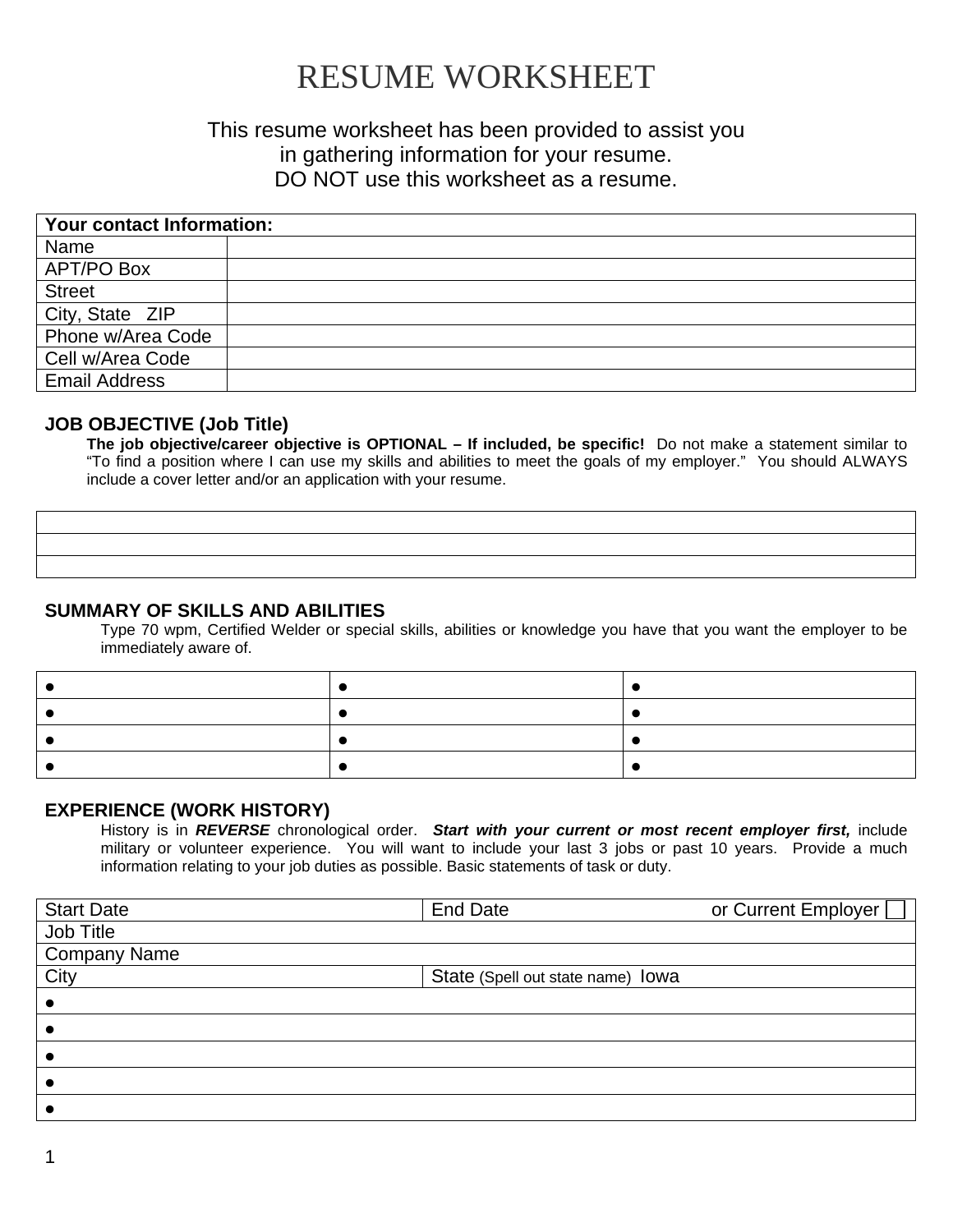# **EXPERIENCE (WORK HISTORY) ~ Con't**

| <b>Start Date</b>   | <b>End Date</b>                   | or Current |
|---------------------|-----------------------------------|------------|
|                     | Employer                          |            |
| Job Title           |                                   |            |
| <b>Company Name</b> |                                   |            |
| City                | State (Spell out state name) lowa |            |
|                     |                                   |            |
|                     |                                   |            |
|                     |                                   |            |
|                     |                                   |            |
|                     |                                   |            |

| <b>Start Date</b> | <b>End Date</b>                   | or Current |
|-------------------|-----------------------------------|------------|
|                   | Employer [                        |            |
| Job Title         |                                   |            |
| Company Name      |                                   |            |
| City              | State (Spell out state name) lowa |            |
|                   |                                   |            |
|                   |                                   |            |
|                   |                                   |            |
|                   |                                   |            |
|                   |                                   |            |

| <b>Start Date</b>   | <b>End Date</b>                   | or Current |
|---------------------|-----------------------------------|------------|
|                     | Employer [                        |            |
| Job Title           |                                   |            |
| <b>Company Name</b> |                                   |            |
| City                | State (Spell out state name) lowa |            |
|                     |                                   |            |
|                     |                                   |            |
|                     |                                   |            |
|                     |                                   |            |
|                     |                                   |            |

| <b>Start Date</b> | End Date | or Current |
|-------------------|----------|------------|
|                   | Employer |            |
| Job Title         |          |            |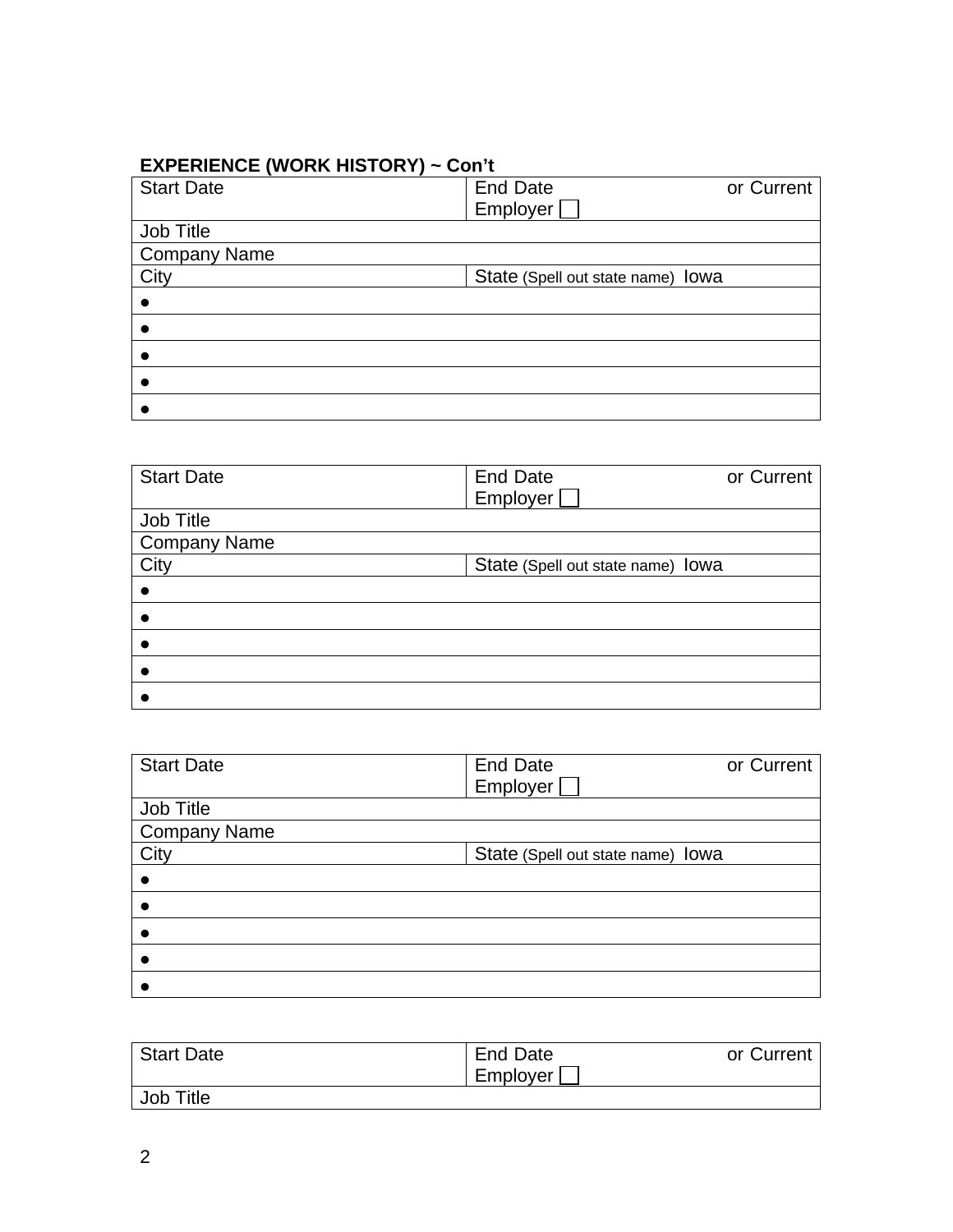| <b>Company Name</b> |                                   |
|---------------------|-----------------------------------|
| City                | State (Spell out state name) lowa |
|                     |                                   |
|                     |                                   |
|                     |                                   |
|                     |                                   |
|                     |                                   |

## **CERTIFICATIONS / LICENSES**

Certified Nurse Aide, HazMat Endorsement, Certified Welder Do not include a standard driver's license.

## **ADDITIONAL INFORMATION / INTERESTS**

Professional associations, special skills i.e. second language, special training, work related awards

#### **EDUCATION / TRAINING**

Education is in *REVERSE* chronological order. *Start with your current or most recent educational experience or training first*. If it has been more than *TWO* years since the completion of the course of study or training, DO NOT include the year. Spell out the type of award or degree received. *DO NOT abbreviate!* 

(High School Diploma, General Education Diploma, Associate in …… Degree, Bachelor of …. Degree)

| <b>Full Name of School</b>                      |                                   |  |  |
|-------------------------------------------------|-----------------------------------|--|--|
| City                                            | State (Spell out state name) lowa |  |  |
| Diploma/Degree/Certificate Received             |                                   |  |  |
| Activities/Honors/Achievements/Special Training |                                   |  |  |
|                                                 |                                   |  |  |
|                                                 |                                   |  |  |

Full Name of School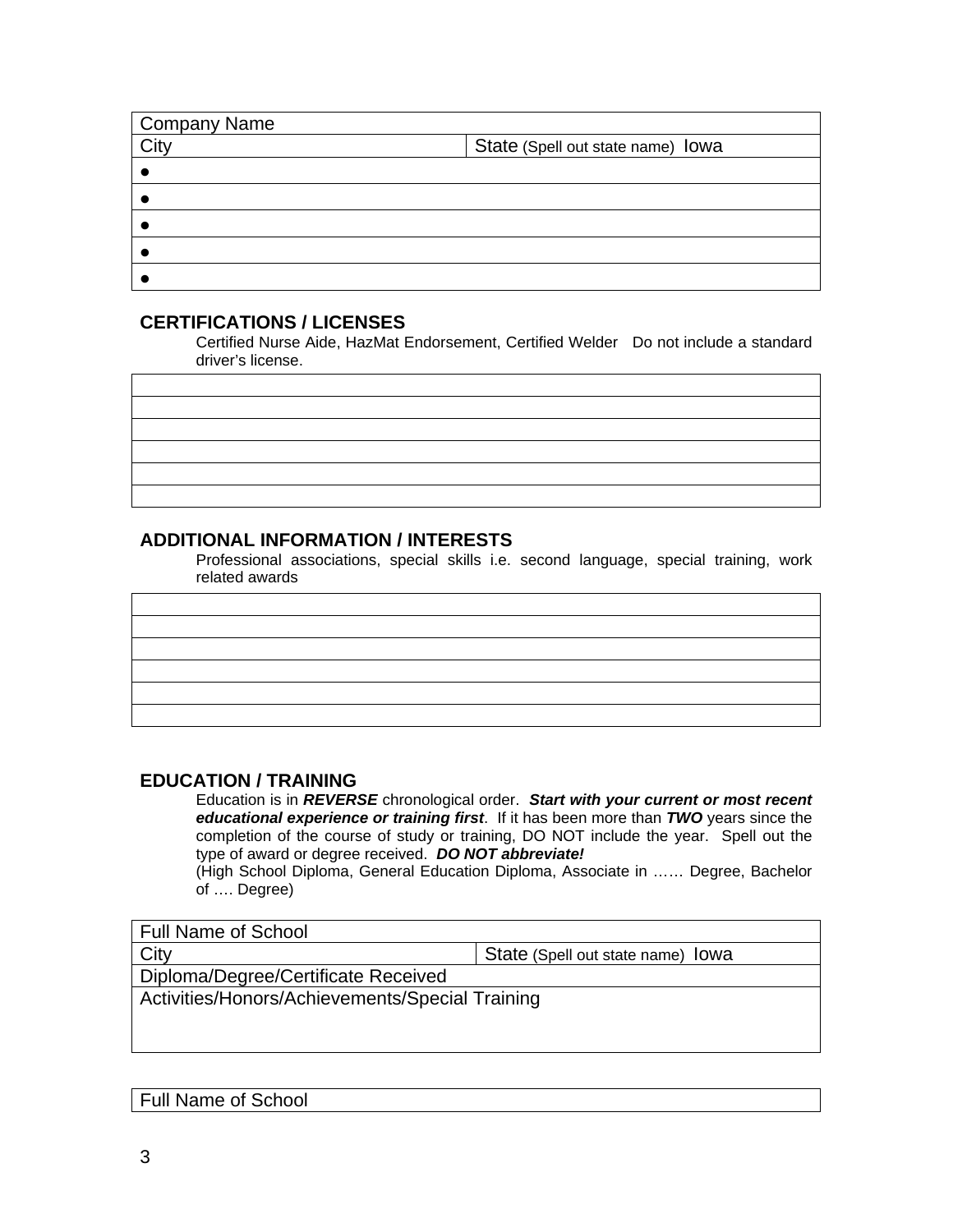| City                                            | State (Spell out state name) lowa |
|-------------------------------------------------|-----------------------------------|
| Diploma/Degree/Certificate Received             |                                   |
| Activities/Honors/Achievements/Special Training |                                   |
|                                                 |                                   |
|                                                 |                                   |

| <b>Full Name of School</b>                      |                                   |  |
|-------------------------------------------------|-----------------------------------|--|
| City                                            | State (Spell out state name) lowa |  |
| Diploma/Degree/Certificate Received             |                                   |  |
| Activities/Honors/Achievements/Special Training |                                   |  |
|                                                 |                                   |  |
|                                                 |                                   |  |

## **REFERENCES**

Allow for three personal references. Remember ALWAYS get each person's permission to use him or her as your reference. Get the correct spelling for their first and last names, current job title, place of employment, home address and telephone numbers where they can be reached.

| Name                |       |        |  |
|---------------------|-------|--------|--|
| Job Title           |       |        |  |
| Place of Employment |       |        |  |
| <b>Home Address</b> |       |        |  |
|                     |       |        |  |
| City, State ZIP     |       |        |  |
| Residence           | Phone | w/Area |  |
| Code                |       |        |  |
| *Business           | Phone | w/Area |  |
| Code                |       |        |  |

*\*List business phone ONLY if your reference is allowed personal calls at work!* 

| <b>Name</b>                                                                    |       |        |  |  |
|--------------------------------------------------------------------------------|-------|--------|--|--|
| Job Title                                                                      |       |        |  |  |
| <b>Place of Employment</b>                                                     |       |        |  |  |
| <b>Home Address</b>                                                            |       |        |  |  |
|                                                                                |       |        |  |  |
| City, State ZIP                                                                |       |        |  |  |
| Residence                                                                      | Phone | w/Area |  |  |
| Code                                                                           |       |        |  |  |
| *Business                                                                      | Phone | w/Area |  |  |
| Code                                                                           |       |        |  |  |
| *List business phone ONLY if your reference is allowed personal calls at work! |       |        |  |  |

| Name                |  |
|---------------------|--|
| Job Title           |  |
| Place of Employment |  |
| Home Address        |  |